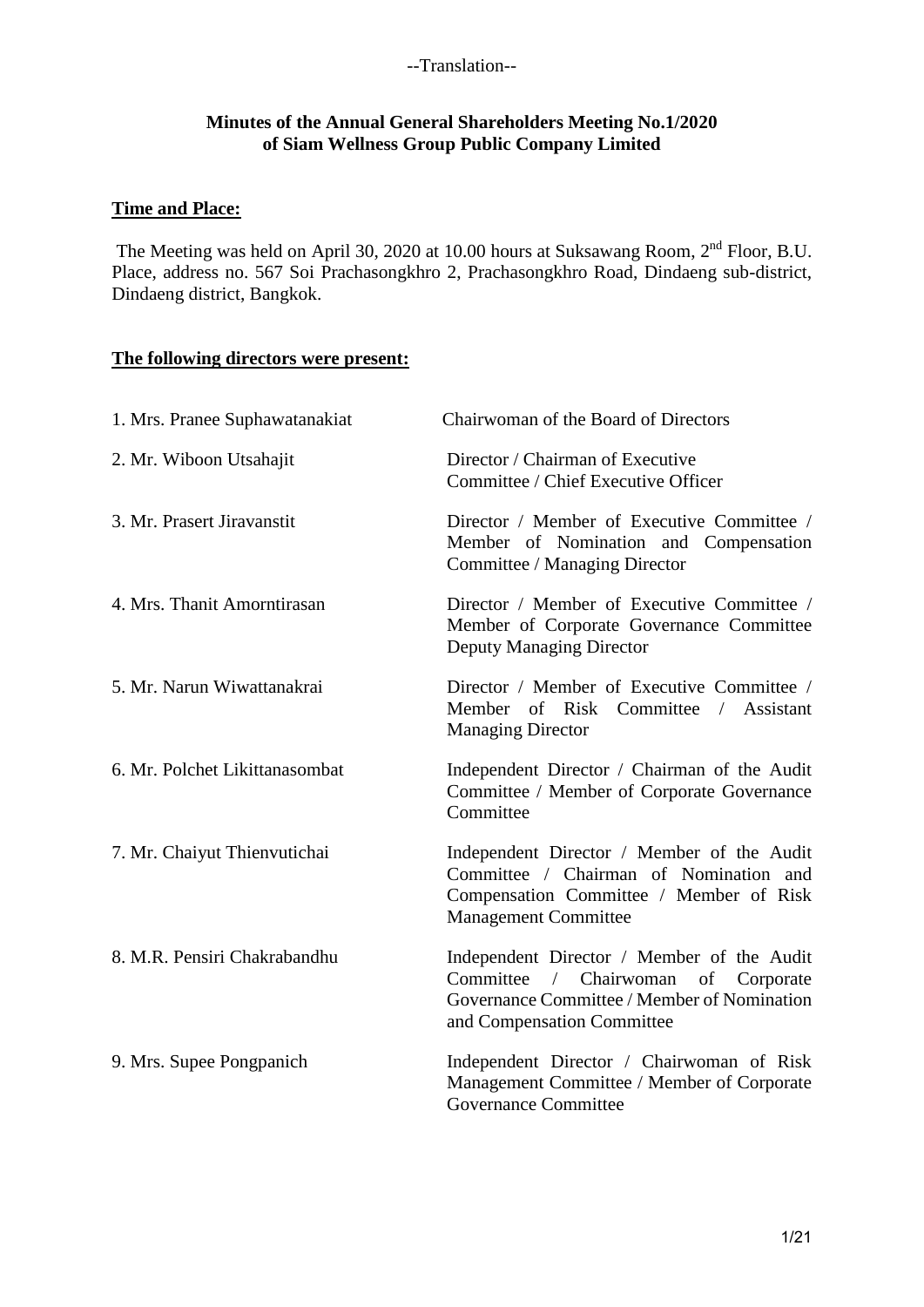### **Other participants:**

| 1. Mrs. Yonlawan Ahemalongkorn     | <b>Chief Financial Officer and Assistant Managing</b><br>Director – Accounting $& \text{Finance}$ |
|------------------------------------|---------------------------------------------------------------------------------------------------|
| 2. Ms. Kulsiri Chongviwatthanatham | <b>Accounting Director</b>                                                                        |
| 3. Ms. Sumana Punpongsanont        | Auditor from EY Office Limited                                                                    |
| 4. Ms. Nitikarn Supakalin          | <b>Assistant Auditor from EY Office Limited</b>                                                   |
| 5. Mr. Prin Ekmanochai             | <b>Company Secretary</b>                                                                          |
|                                    |                                                                                                   |

All directors attended 100 % of this Meeting.

#### **Commencement:**

As Chairwoman of the Board of Directors, Mrs. Pranee Suphawatanakiat presided as Chairwoman of the Meeting as prescribed by the Company's Articles of Association No. 41.

**Chairwoman** thanked all the shareholders and informed the shareholders that there were 30 shareholders, holding aggregate amount of 61,765,424 shares (10.8360% of total vote), and 51 proxies holding aggregate amount of 324,833,717 shares (56.9884% of total) attended the Meeting. The 81 shareholders and proxies who attended the Meeting held 386,599,141 shares, equivalent to 67.8244 percent of the Company's issued shares, which are 570,000,000 shares, constituting a quorum of the Meeting as prescribed by the Company's Articles of Association No. 38 Re: The Annual General Meeting.

The Chairwoman then proceed the Meeting with the following agenda items:

**Chairwoman** has assigned Mr. Prin Ekmanochai, Company Secretary, to conduct the Meeting and explain the rules and Company's Articles of Association and voting procedures.

To comply with the good governance of a public company regulation of the Stock Exchange of Thailand as well as to follow the Good Corporate Governance Policy of the Company, the Company gave the opportunity for the shareholders to participate in which they can submit the agenda for considering in the Annual General Meeting of Shareholders for year 2020 and for nominating individual(s) to become the director(s) of the Company in advance. The submissions and suggestions of the agenda are required to follow the guidelines that are available on the company website at [www.siamwellnessgroup.com/investor\\_relations/](http://www.siamwellnessgroup.com/investor_relations/) from 8 January 2020 to 28 February 2020. After the closing date, there were no submissions or suggestions from shareholders. In this meeting, there is a total of 8 Agendas as specified in the invitation letter

**The Conductor** explained to the Meeting regarding procedures of the Meeting and vote casting. Shareholder who would like to ask questions, please raise your hand. After Chairwoman approves, the shareholder shall introduce him/herself with his/her name and shareholder status (shareholder/proxy) and address his/her question.

- When counting the votes, 1 share equals to 1 vote.
- Shareholder or Proxy under Proxy A or B shall make one decision per agenda (Agree/ Disagree/Abstain)
- Proxy as Custody under Proxy C can split the vote in each agenda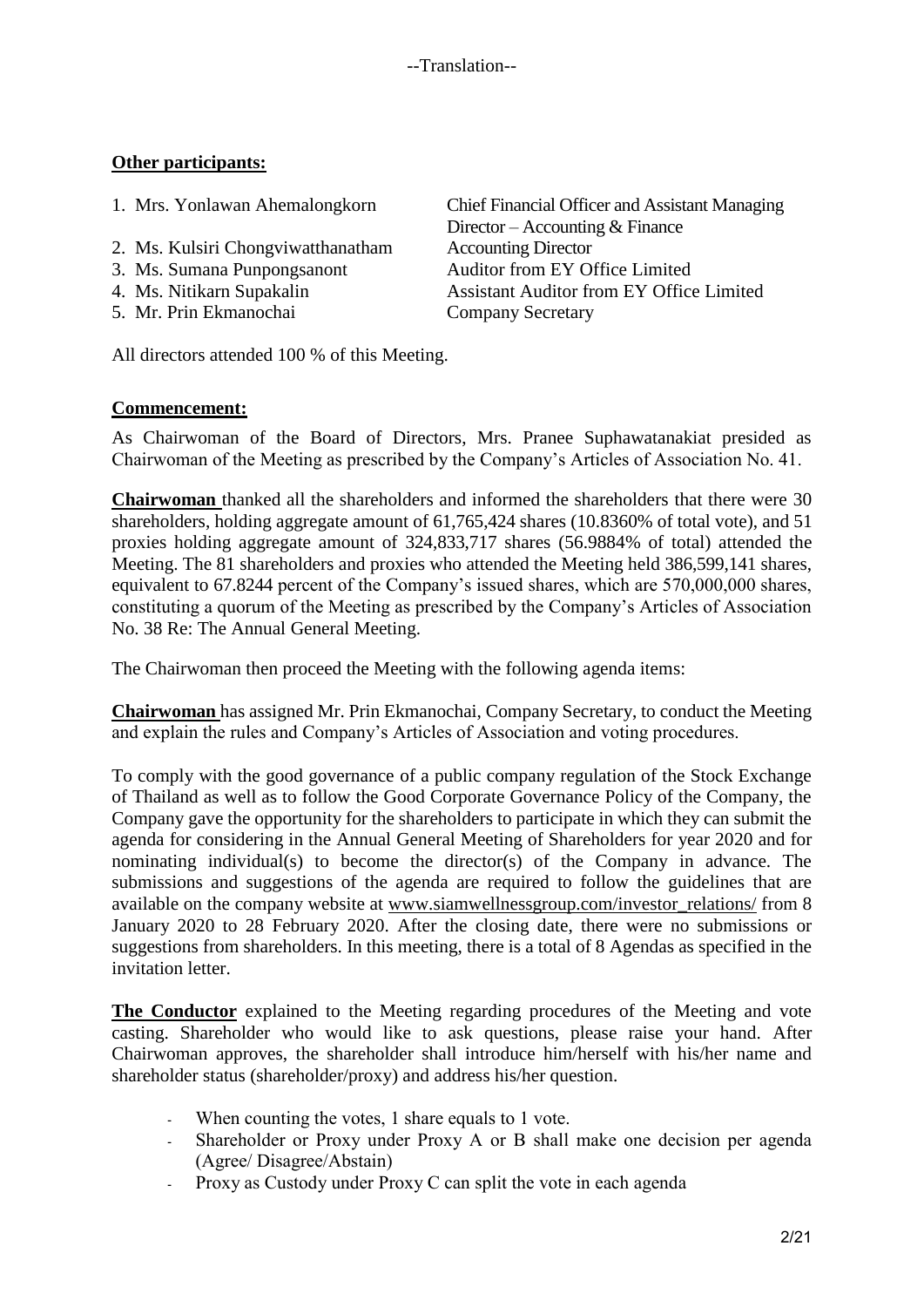In order to quicken the vote counting, the Company shall collect ballots only in the case that the shareholders make a disapprove vote or an abstain vote and the Company shall deduct such votes from the total votes in each agenda to obtain the votes of approval.

For Agenda 7, approval of appointed directors, to comply with the Governance of Quality Annual General Meetings, all votes will be collected. Each vote is for each director.

In the event that the shareholder makes mistake in the voting ballot, the shareholder shall cross and put initial next to the cross otherwise it will be deemed as false vote.

In order to comply with the Governance of Annual General Meetings, the Company has assigned 1 representative from EY Office Limited and 1 representative from the shareholders as witness and ballot table.

| 1. Ms. Nitikarn Suphakalin | Representative from EY Office Limited |
|----------------------------|---------------------------------------|
|                            |                                       |

2. Mr. Pornthep Sathitthavornchai Shareholder

### **Agenda 1: To Certify and Approve the Minutes of the Annual General Meeting of Shareholders for the Year 2019**

**The Conductor** proposed to the Meeting to consider and certify the minutes of the 2019 Annual General Meeting of Shareholders, held on March 29, 2019, of which the copy has been delivered to all shareholders along with the invitation letter convening this Meeting.

**The Conductor** proposed to the Meeting to consider and certify the minutes of the 2019 Annual General Meeting of Shareholders, held on March 29, 2019, as per the details stated above.

**The Chairwoman** asked Any Shareholders has any questions or suggestions?

With no further questions, **the Conductor** informed that Resolution in this agenda shall be approved by the majority votes of the shareholders attending the Meeting and casting their votes. In the event of a tie, the Chairwoman will make additional vote as a resolution as prescribed by the Company's Articles of Association No. 43 and Public Limited Company Act 1992 No. 107

#### **Resolution:**

The Meeting resolved to adopt the Minutes of the Annual General Meeting of Shareholders of Siam Wellness Group Company Limited No. 1/2019 held on March 29, 2019. By a majority vote of the shareholders attending the meeting and casting their votes, details of which were as followed:

Total 387,482,341 votes

| Approved                                                                             | 387,482,341 votes or 100.0000 |  |  |                   | $\%$ | * of total votes |  |
|--------------------------------------------------------------------------------------|-------------------------------|--|--|-------------------|------|------------------|--|
| Disapproved                                                                          | $\theta$                      |  |  | votes or $0.0000$ | $\%$ | * of total votes |  |
| Abstained                                                                            | $\Omega$                      |  |  | votes or $0.0000$ | $\%$ | * of total votes |  |
| Void                                                                                 | $\Omega$                      |  |  | votes or $0.0000$ | $\%$ | * of total votes |  |
| *Percent of total shares of shareholders who attend the meeting and cast their votes |                               |  |  |                   |      |                  |  |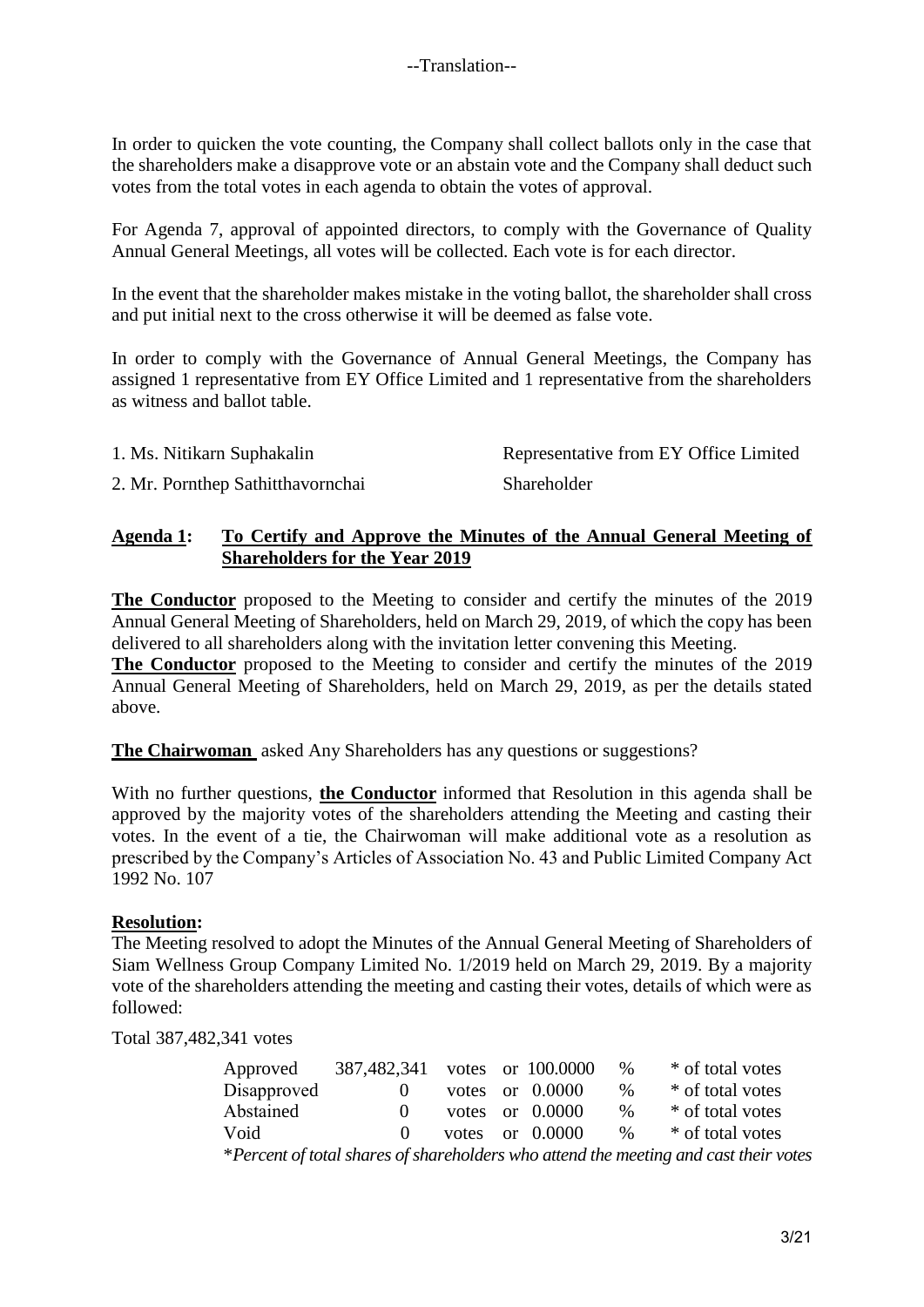### **Agenda 2: To Acknowledge the Company's Performance for the year 2019**

**The Chairwoman** asked Mr. Wiboon Utsahajit, CEO, to report of the Company's performance for the year 2019

**Mr Wiboon Utsahajit (CEO)** stated that the Company operates 3 Spa brands which are "RarinJinda Wellnes Spa"  $(5^*)$ , "Let's Relax"  $(4^*)$  and "Baan Suan Massage"  $(3^*)$ , and 2 new brands which are "Stretch Me" and "Face Care". As of 31<sup>st</sup> December 2019, there are a total of 63 branches in which 58 branches are domestic and 5 branches are overseas.

- RarinJinda Wellness Spa 3 branches
- Let's Relax 45 branches (40 domestic branches and 5 overseas branches in China, Cambodia and Myanmar)
- Baan Suan Massage 10 branches
- Stretch Me 4 branches
- Face Care 1 branch

In 2019, the Company opened 10 new domestic branches

Let's Relax 8 branches:

- The Market
- Ginza Thonglor
- Central Embassy
- I'm Chinatown
- Porto de Phuket
- Ibis Styles Huaykwang
- Trang Rua Rasada Hotel
- Srilanta Hotel

Stretch me 2 branches:

- 101 True Digital Park
- Ginza Thonglor

Moreover, the Company opened 1 overseas branches under Let's Relax in Myanmar at KER Rendezvous, Yangon

Divided into each quarter, Let's Relax opened

- Quarter 1: 1 branch
- Quarter 2: 2 branches
- Quarter 3: 1 branch<br>- Quarter 4: 4 branches
- Quarter 4: 4 branches

Divided into each quarter, Stretch me opened

- Quarter 1: 1 branch
- Ouarter 2: 1 branch

Divided into each quarter, Let's Relax Overseas Branch opened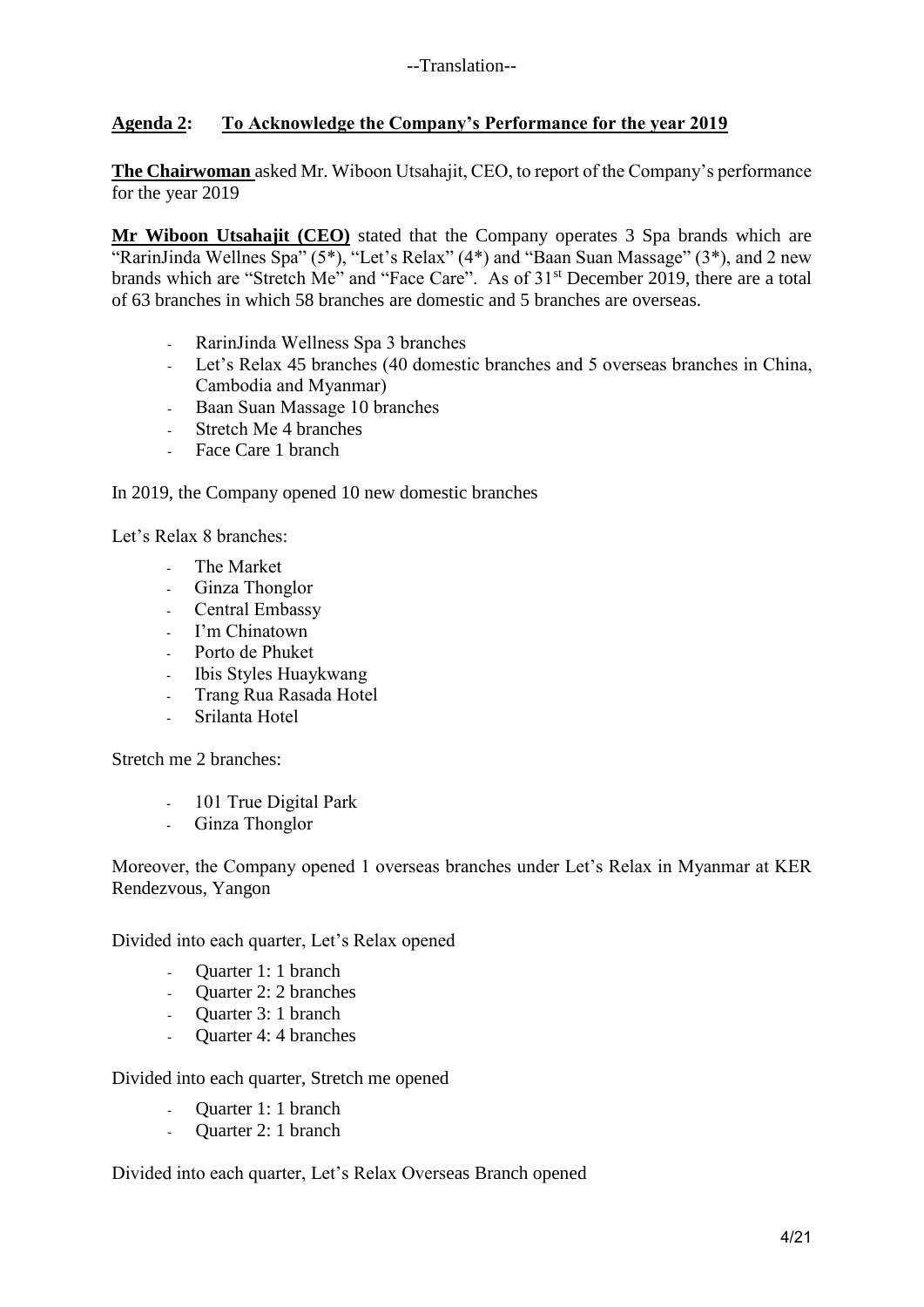- Quarter 3: 1 branch

In 2019, the Company had total Revenue of 1.45 billion baht, a growth of 25.8% from previous year. As the business's revenue structure, Spa contributed 90% Spa Products contributed 5% Hotel & Food contributed 4% and Other Revenues contributed 1% of total revenue. As brand's revenue structure, Let's Relax contributed approximately 89% of total spa revenue, whereas Baan Suan Massage contributed 6 %, RarinJinda Wellness Spa contributed 4% and New Business (Stretch me and Face Care) contributed 1%

The 25.8% growth composed of 22% Growth in Spa Business and 4% Growth in M&A Business (Chaba). In terms of Type of store composed of 16% growth of Same Store Sales Growth (SSG) and 7% from Expansion Store Sales Growth. Under brands, Let's Relax grew 22%, Baan Suan Massage RarinJinda are stable as there was no branch expansion and Other Brands grew 1%. In terms of Location composed of Bangkok grew 15% and Upcountry grew 8% while overseas drop 1%.

The Net Profit is 245.4 million baht. The Net Profit grew 19.4%. The Net Profit is accounted as 17.2% of the Total Revenue.

In 2019, The Company has received many awards globally, regionally and nationally including 4 awards at Thailand Spa & Well-Being Awards 2019, Outstanding Investor Relations from SET Awards 2019 and been selected into ESG100 (3 consecutive years) and upgraded its Corporate Governance from 3 stars to 4 stars

**The Chairwoman** asked Any Shareholders have any questions or suggestions?

With no further questions, **the Conductor** informed that Resolution in this agenda does not require votes.

**Resolution:** The Meeting acknowledged the report on the operating results of 2019, as proposed.

#### **Agenda 3: To Consider and Approve the Company's Financial Statements for the Year Ended December 31, 2019**

**The Chairwoman** asked Ms. Yonlawan Ahemalongkorn (Chief Financial Officer and Assistant Managing Director – Accounting and Finance), to report the Company's Financial Statements for the Year Ended December 31, 2019

**Ms. Yonlawan Ahemalongkorn (Chief Financial Officer and Assistant Managing Director – Accounting and Finance),** stated that the Company Financial Statements have been approved by EY Office Limited and has been approved by the Audit Committee and the Board of Directors. Details as specified in the Annual Report as attached in the Invitation Letter in QR Code.

#### **Statement of Comprehensive Income 2017 – 2019**

**Million THB**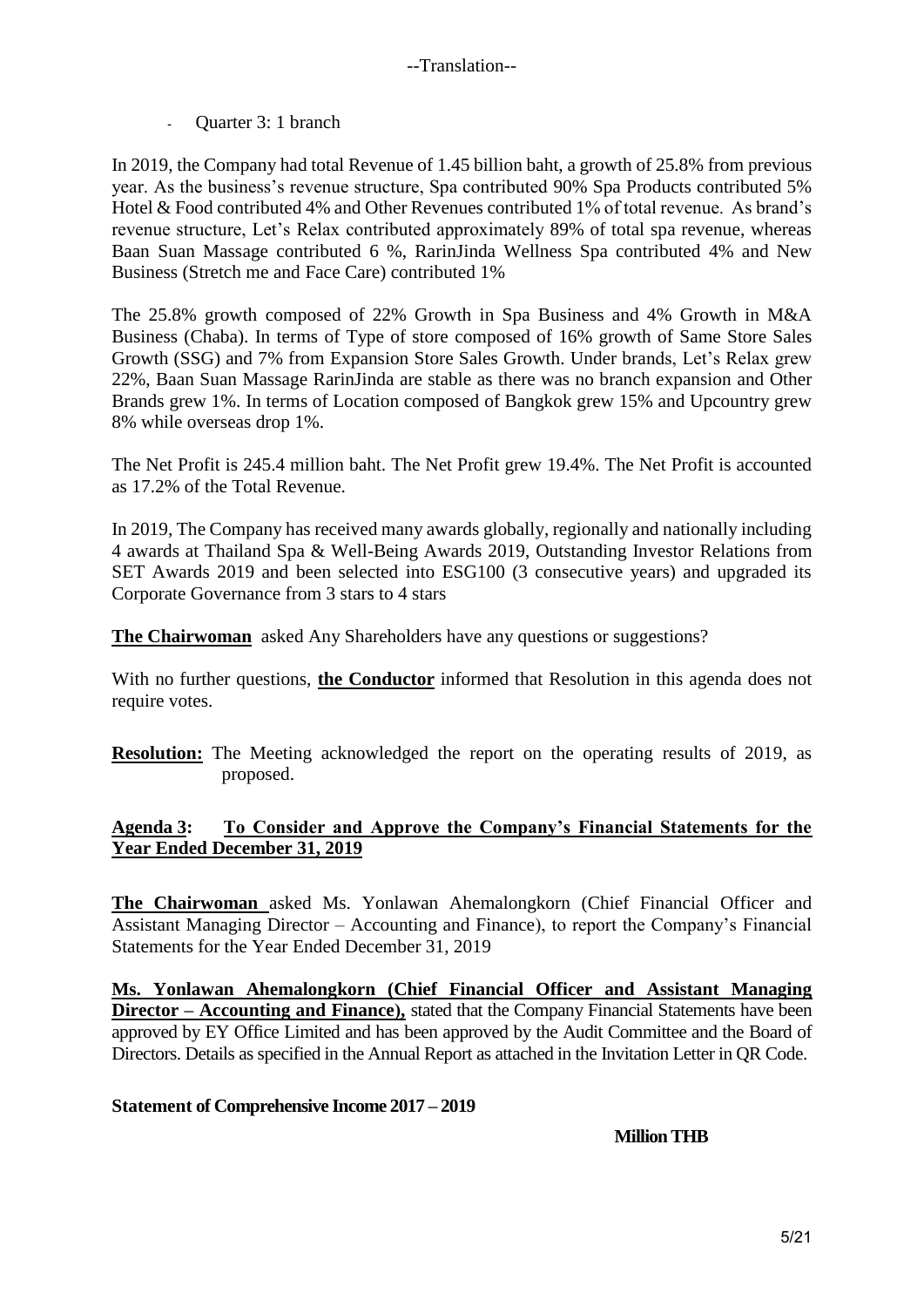| <b>Details</b>             | 2017    | 2018     | 2019     |
|----------------------------|---------|----------|----------|
| Revenue                    | 962.39  | 1,152.49 | 1,403.14 |
| <b>Costs of Goods Sold</b> | 619.56  | 750.13   | 942.56   |
| Gross Profit               | 328.09  | 384.12   | 441.12   |
| SG&A                       | 130.34  | 152.48   | 162.56   |
| Net Profit Before Tax      | 212.49  | 249.88   | 298.01   |
| Interest                   | 6.57    | 8.84     | 10.49    |
| Tax                        | 30.75   | 35.44    | 45.19    |
| Net Profit After Tax       | 175.17  | 205.60   | 242.33   |
| Other Items                | $-2.24$ | 49.86    | 12.15    |
| Net Profit                 | 172.93  | 255.46   | 254.49   |

# **Statement of Financial Position**

# **Million THB**

|                                 | 31 December<br>2019 | 31 December<br>2018 | an increase<br>/a decrease $(+/-)$ | $\frac{6}{9}$ |
|---------------------------------|---------------------|---------------------|------------------------------------|---------------|
| <b>Total Assets</b>             | 1,516               | 1,369               | 147                                | 10.7          |
| <b>Total Liabilities</b>        | 384                 | 399                 | $-15$                              | $-3.8$        |
| <b>Total Shareholder Equity</b> | 1,131               | 970                 | 161                                | 16.6          |

# **Million THB**

| <b>Assets</b>                     | 31<br><b>December</b><br>2019 | 31<br><b>December</b><br>2018 | an increase<br>/a decrease $(+/-)$ | $\frac{6}{6}$ |
|-----------------------------------|-------------------------------|-------------------------------|------------------------------------|---------------|
| Cash or Cash Equivalent           | 52                            | 79                            | $-27$                              | $-34.2$       |
| <b>Current Investments</b>        | 73                            | 32                            | 41                                 | 128.1         |
| <b>Trade or Other Receivables</b> | 37                            | 24                            |                                    | 54.2          |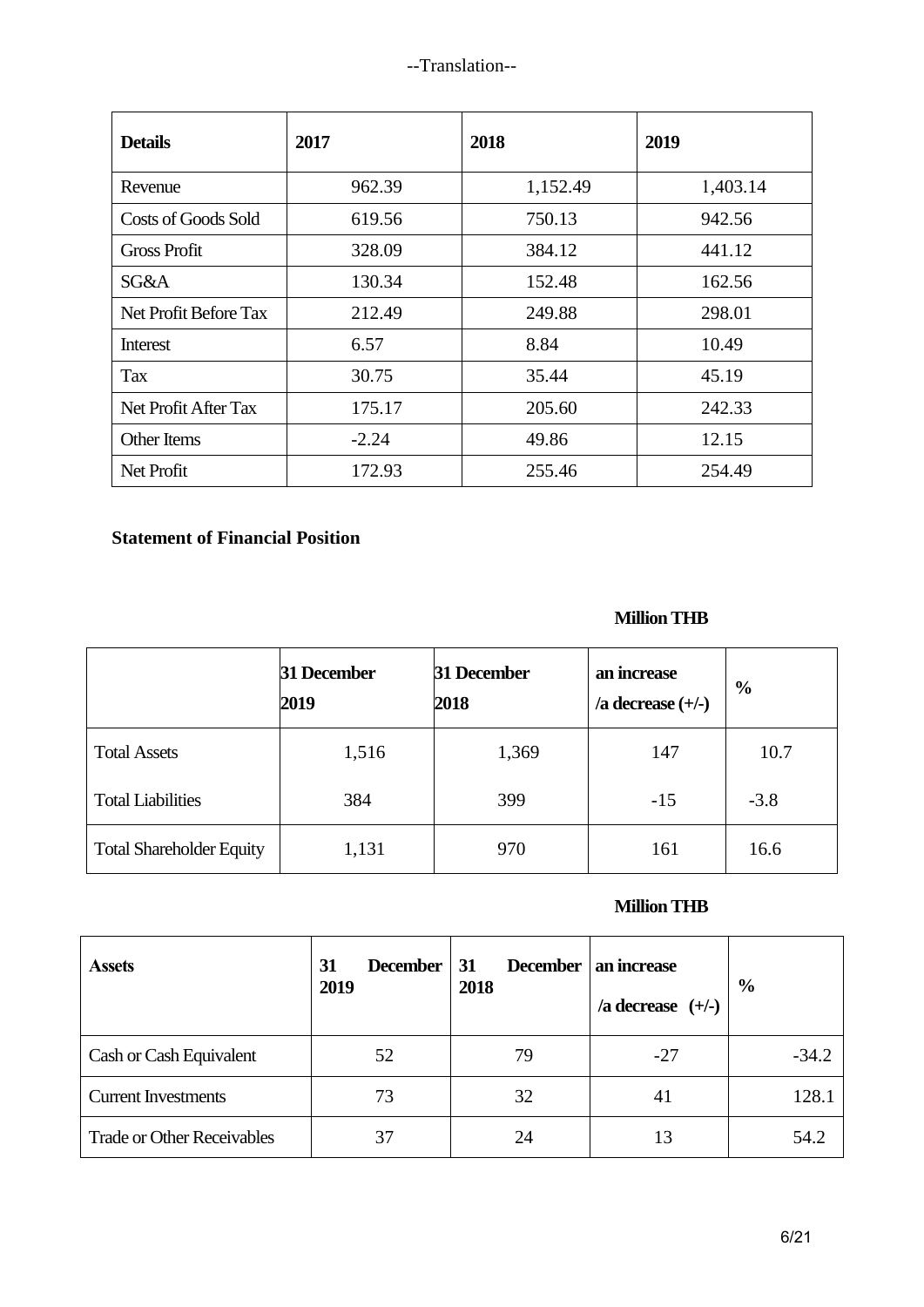| Inventories                    | 4U    |       | 29.0 |
|--------------------------------|-------|-------|------|
| Property, Plant and Equipments | 1,083 | 1,067 | ⊥ .↓ |

#### **Million THB**

| <b>Liabilities</b>                                     | 31 December<br>2019 | 31 December<br>2018 | an increase<br>/a decrease $(+/-)$ | $\frac{0}{0}$ |
|--------------------------------------------------------|---------------------|---------------------|------------------------------------|---------------|
| <b>Short Term Loan</b>                                 | 80                  | 84                  | $-4$                               | $-4.8$        |
| Long Term Loan                                         | 80                  | 126                 | $-46$                              | 36.5          |
| Liabilities under Financial Lease<br>Agreement         | 0.3                 | 0.3                 |                                    |               |
| Provision for Long<br>Term<br><b>Employee Benefits</b> | 9                   | 14                  | $-5$                               | 35.7          |

**The Chairwoman** asked Any Shareholders have any questions or suggestions?

**Mr. Sathaporn Koteeranurak (Shareholder)** firstly would like to applauded the Company's Results which is considered Good. Asked in Page 159 of Annual Report, in 2019, There is a change in Accounting Standard for Revenue Recognition as specified in Notes. Please kindly clarify.

# **Ms. Yonlawan Ahemalongkorn (CFO),** answered

TFRS15 is about Franchise revenue. In the past, we recognized the full revenue, but with the new accounting standards, revenue shall be recognized according the terms of the Contract. For example, if the Franchise revenue is 5 million bahts and the terms of the Contract is 5 years, then each year we will recognize 1 million bahts per year. We used the TFRS15 in the current Financial reporting.

**Mr. Sathaporn Koteeranurak (Shareholder)** asked Will this be recognized in the new year?

**Ms. Yonlawan Ahemalongkorn (CFO),** answered Yes according to the terms of the contract

**Mr. Sathaporn Koteeranurak (Shareholder)** asked So we cannot change the contract?

**Ms. Yonlawan Ahemalongkorn (CFO),** answered Yes

**Mr. Sathaporn Koteeranurak (Shareholder)** asked in Page 159 of Annual Report, For TFRS15, The Company chose to adjust the Retained Earning as of 1 January 2019 and did not adjust the Financial Statement in earlier period (Comparison Statement). What is the pros and cons? Will this impact the dividend payment for shareholders?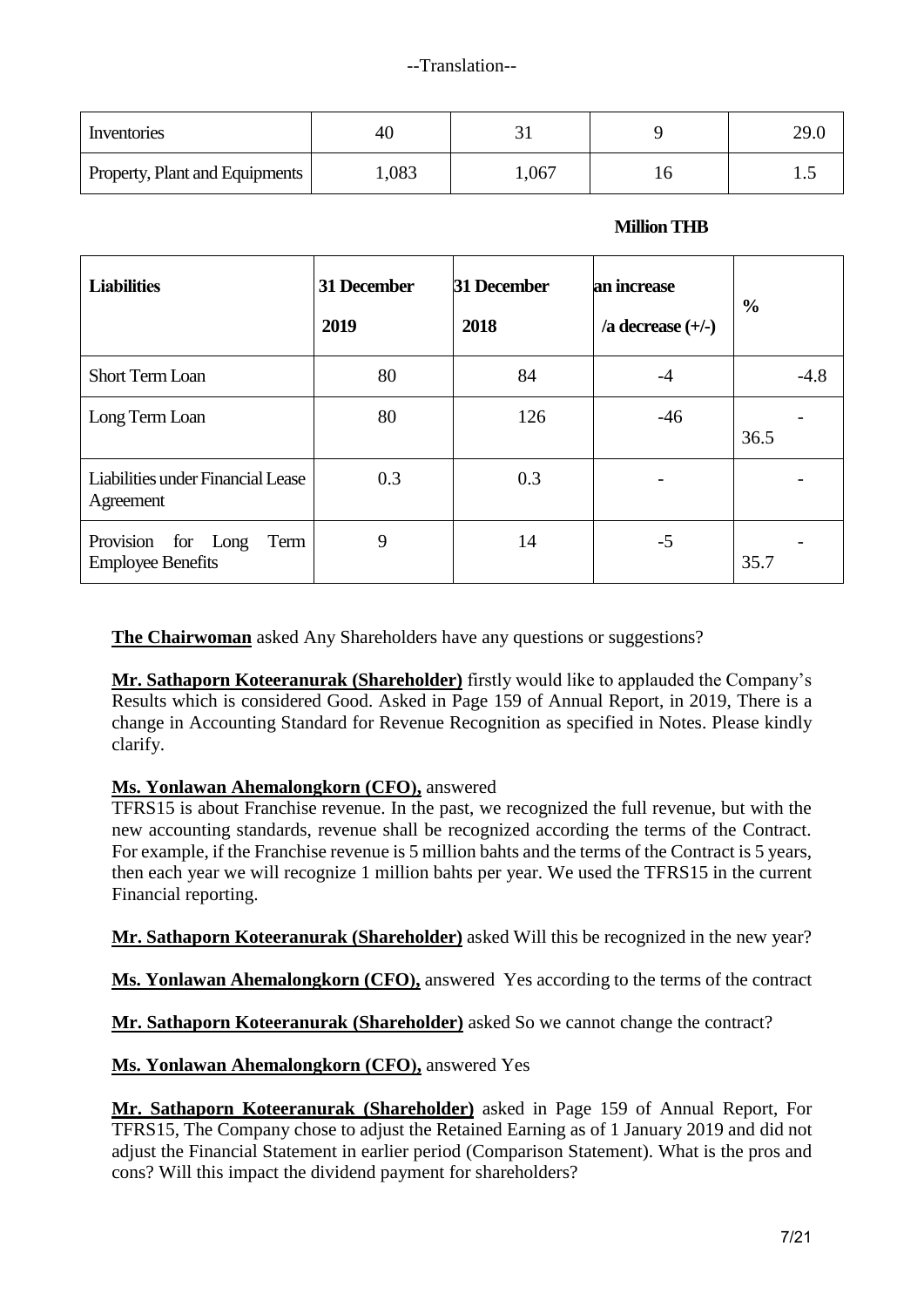**Ms. Yonlawan Ahemalongkorn (CFO),** answered we adjusted according to the Accounting Standards. For the impact to the dividend to shareholders, there is adjustment to Franchise Revenue which is recorded back into the Financial Statements, thus this can be used to pay dividend

**Mr. Sathaporn Koteeranurak (Shareholder)** said I do not quite understand. Retained Earnings dropped 7 million baht, how it is benefit the Company?

**Ms. Yonlawan Ahemalongkorn (CFO),** answered This will be recognized in future revenue

**Ms. Sumana Punpongsanont (EY),** answered In the past, the revenue has been recognized, thus the New Profit has been already recognized. After adjustment, the Net Profit has been reversed, thus the Net Profit will later be recognize and this will result in Dividend Payment

**Mr. Sathaporn Koteeranurak (Shareholder)** said I'm not quite sure. Dividend comes from Net Profit. If there is adjustment, there is likely lower dividend

**Mr. Sathaporn Koteeranurak (Shareholder)** asked in Page 155 of Annual Report about Tiger Eyes Education Co., Ltd. In recent years, Company acquired Tiger Eyes Trading (Thailand) Co.,Ltd and Tiger Eyes Education Co., Ltd. In 2019, Tiger Eyes Education Co.,Ltd disappeared. What was the cause?

**Mr. Wiboon Utsahajit (CEO)** answered The Company has subsidiary Company (Siam Wellness Education Co.,Ltd) which operates Massage School, so the Company decided to merge Tiger Eyes Education Co., Ltd with Siam Wellness Education Co.,Ltd. When customers buys products from Tiger Eyes Trading, Siam Wellness Education Co., Ltd can conduct training instead.

**Mr. Sathaporn Koteeranurak (Shareholder)** asked any negative impact

**Mr. Wiboon Utsahajit (CEO)** answered No. It actually benefits us with the Economies of Scale

**Mr. Sathaporn Koteeranurak (Shareholder)** asked in Page 174 Note No. 7 of Annual Report, 125 million baht Investment in Chaba Elegance Co.,Ltd and later announced the cancellation of Investment. Please kindly clarify.

**Mr. Wiboon Utsahajit (CEO)** answered The Company studied the nail market and would like to diversify the business model and expanded the Thai customer base. However, after 9 months investment, there is some issue such as Skilled Labor, Equipment and Nail products as well as Chaba Executives cannot fulfil the the Expansion plan, thereby we jointly decide to cancel the investment deal by returning the Stock and returning the Payment.

**Mr. Sathaporn Koteeranurak (Shareholder)** asked any negative impact? There is some disclosure about the dividend payment from Chaba Business. Is the relationship ended?

**Ms. Yonlawan Ahemalongkorn (CFO)** answered we ended already. However, the dividend comes from 9 Months Operating of Chaba.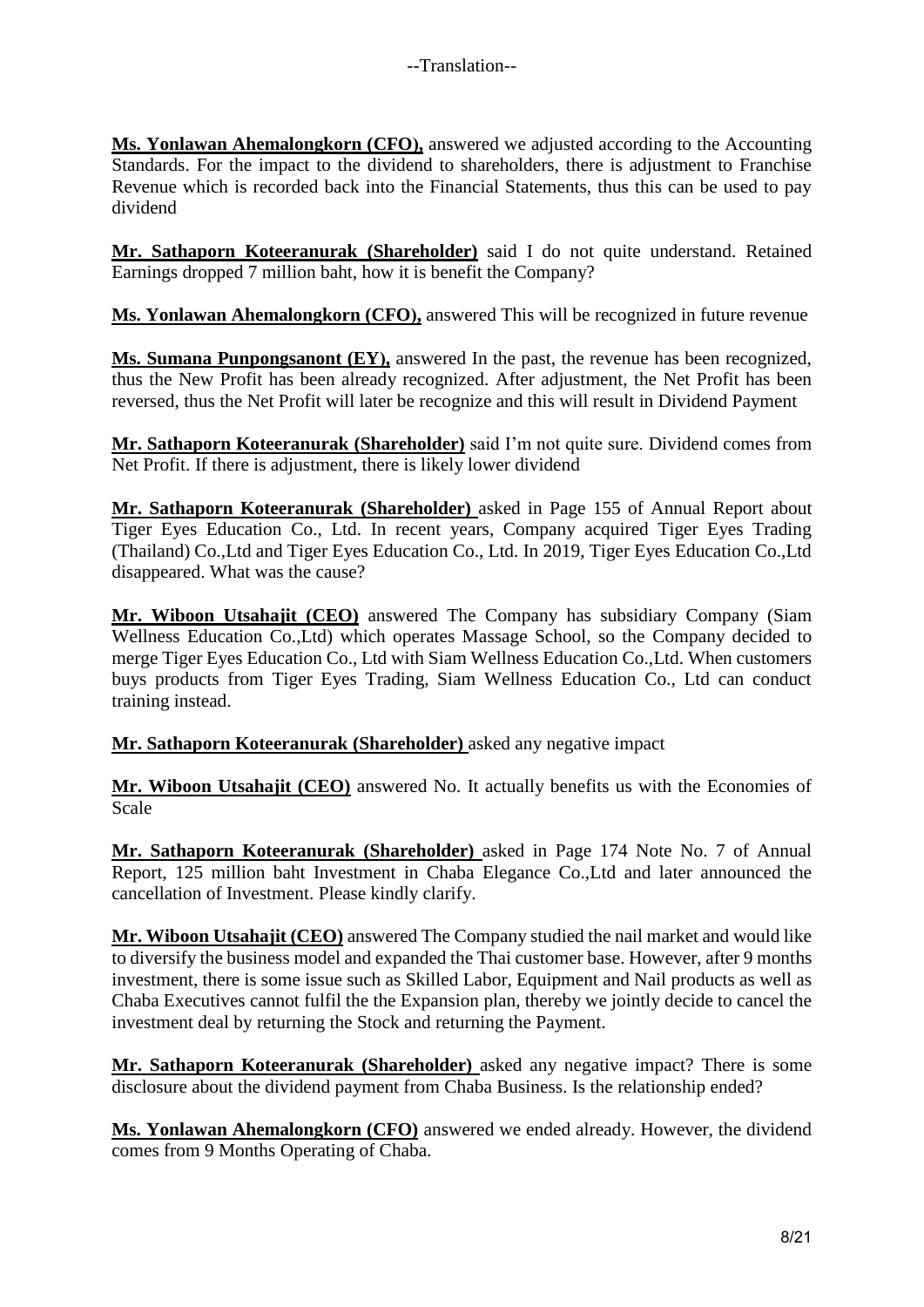## **Mr. Sathaporn Koteeranurak (Shareholder)** asked Any Negative Impact?

**Mr. Wiboon Utsahajit (CEO)** answered I think the decision benefits the Company as they cannot train new staff to fill the branch expansion, thus revenue per branch will slightly decline.

**Mr. Sathaporn Koteeranurak (Shareholder)** asked Any commitment on branch rental (branch within Let's Relax Spa)?

#### **Mr. Wiboon Utsahajit (CEO)** answered No

**The Chairwoman** asked Any Shareholders have any questions or suggestions?

With no further questions, **the Conductor** informed that Resolution in this agenda shall be approved by the majority votes of the shareholders attending the Meeting and casting their votes.

#### **Resolution:**

The Meeting resolved to approve the financial statements of the Company and its subsidiaries for the year ended December 31, 2019. By a majority vote of the shareholders attending the meeting and casting their votes, details of which were as followed:

Total 388,605,488votes

| Approved    | 388,605,488 votes or 100.0000 |  |                       | $\%$      | * of total votes                                                                     |
|-------------|-------------------------------|--|-----------------------|-----------|--------------------------------------------------------------------------------------|
| Disapproved |                               |  | votes or $0.0000$     | $\%$      | * of total votes                                                                     |
| Abstained   |                               |  | $0$ votes or $0.0000$ | $\%$      | * of total votes                                                                     |
| Void        |                               |  | $0$ votes or $0.0000$ | $\cdot$ % | * of total votes                                                                     |
|             |                               |  |                       |           | *Percent of total shares of shareholders who attend the meeting and cast their votes |

#### **Agenda 4: To Consider and Approve the Distribution of a Dividend from the Operating Performance for the Year 2019**

**The Conductor** informed the Meeting that the Company's dividend policy is to pay out at least 40 percent of its net profit, after deducting income tax and legal reserve. Each year's payout depends on the Company's investment plan, necessity, and future considerations. Upon approval by the Board of Directors, the annual dividend payout shall be presented to the shareholders' meeting for approval. Dividend shall be considered from net profit only.

The Board of Directors at its meeting No.1/2020 on February 29, 2020 had approved the payment of the dividend from the profits earned from the operations of the Company (separated) amount 217,830,631 baht (Two hundred seventeen million and eight hundred thirty thousand and six hundred thirty-one baht ) at the rate of

2.1 Dividend in Cash at THB 0.03 per share for the total eligible shares of 570,000,000 shares in the total amount of 17,100,000 Baht

2.2 Dividend in Stock Dividend total 285,000,000 shares at par value of 0.25 baht at the rate of 2 existing shares to 1 new share in the total amount of 71,250,000 baht or equivalent to 0.125 baht per share (In case that any shareholders have remaining shares after the allocation, the dividend shall be paid by cash in the amount of 0.125 baht).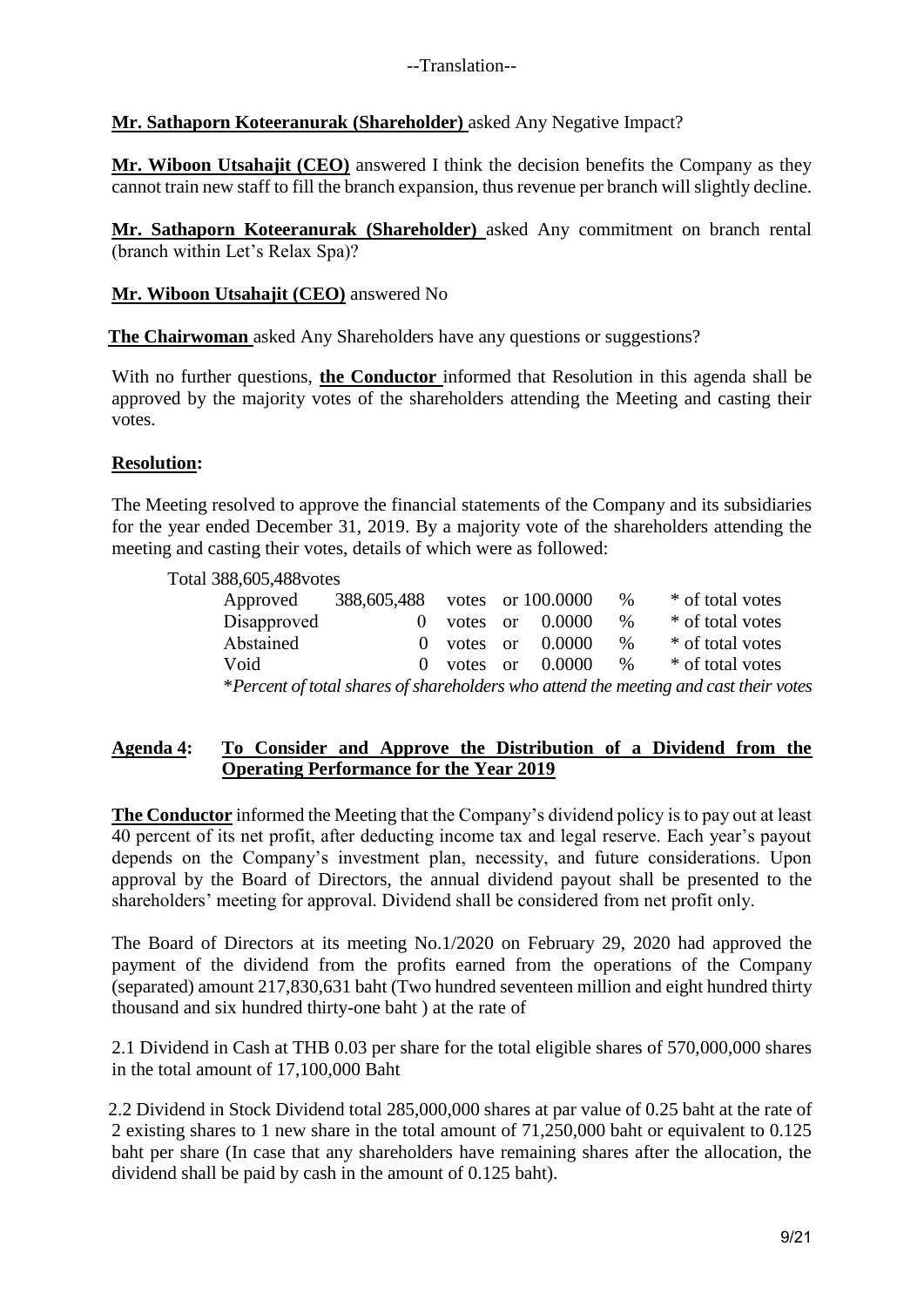Total dividend payment for 2019 is equivalent to 0.155 baht/share or 88,350,000 bahts. Dividend payout rate is 40.62% of Net Profit (Stock Dividend is 32.76% and Cash Dividend is 7.86%). This correlates with Company's dividend policy. Dividend will be tax deductible according to law. Dividend payment date is May 25, 2020 with the record date of May 13, 2020.

**The Chairwoman** asked Any Shareholders have any questions or suggestions?

With no further questions, **the Conductor** informed that Resolution in this agenda shall be approved by the majority votes of the shareholders attending the Meeting and casting their votes.

# **Resolution:**

The Meeting resolved to approve the payment of the dividend from the profits earned from the operations of the Company for the year 2019 in the form of stock dividend (ratio of 2 existing shares to 1 new share) and cash dividend (THB 0.03 /share) at the rate of THB 0.155 (zero point one five five baht) per share for the total eligible shares of 570,000,000 shares in the total amount of 88,350,000 Baht with the record date of May 13, 2020 and dividend payment date of May 25, 2020. By a majority vote of the shareholders attending the meeting and casting their votes, details of which were as followed:

Total 388,605,488 votes

| Approved                                                                             | 388,605,488 votes or 100.0000 % |          |  |                     |      | * of total votes |
|--------------------------------------------------------------------------------------|---------------------------------|----------|--|---------------------|------|------------------|
| Disapproved                                                                          | $\Omega$                        | votes or |  | 0.0000              | $\%$ | * of total votes |
| Abstained                                                                            | $\mathbf{O}$                    | votes or |  | 0.0000              | $\%$ | * of total votes |
| Void                                                                                 | $\Omega$                        |          |  | votes or $0.0000\%$ |      | * of total votes |
| *Percent of total shares of shareholders who attend the meeting and cast their votes |                                 |          |  |                     |      |                  |

# **Agenda 5: To Consider and Approve the increase in Company's registered capital from 142,500,000 baht to 213,750,000 baht and allocation of these issued shares**

**The Conductor** stated that according to the resolution of the Company to pay dividend in the form of stock dividend as per Agenda 4, The company has to allocate 285,000,000 shares as stock dividend, however the current number of shares is not sufficient. Thus, The Board of Directors agrees to present to the Annual General Meeting of Shareholders 2020 to increase the Company's registered capital from 142,500,000 baht divided into 570,000,000 shares to 213,750,000 baht divided into 855,000,000 shares by issuing new ordinary shares total 285,000,000 shares at the par value of 0.25 baht as part of the payment in terms of stock dividend and allocate these issued shares total 285,000,000 shares to existing shareholders at the ratio of 2 existing shares to 1 new share

The Board of Directors at its meeting No.1/2020 on February 29, 2020 had submitted to The Annual General Meeting of Shareholders to approve the increase in Company's registered capital

**The Chairwoman** asked Any Shareholders have any questions or suggestions?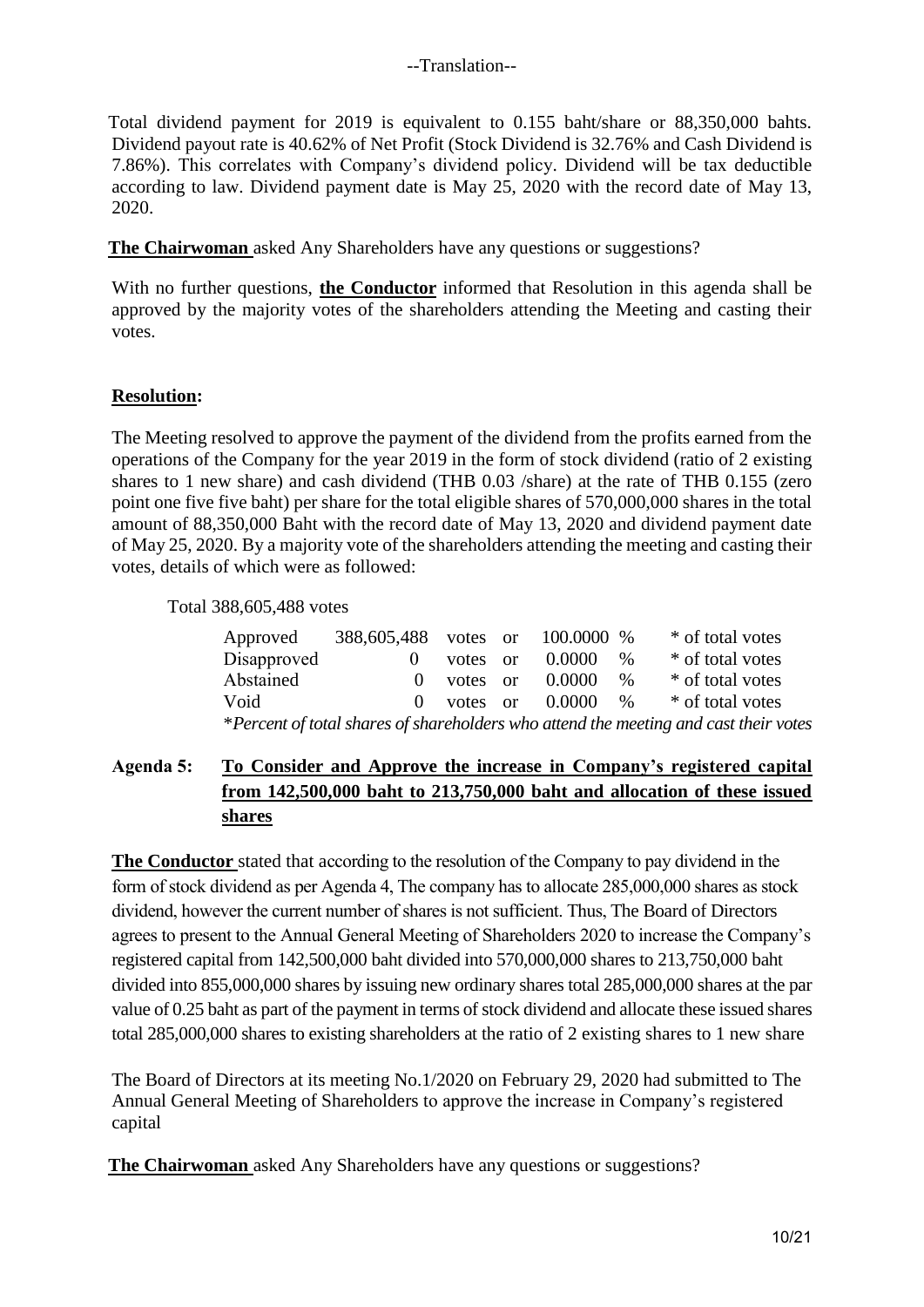With no further questions, **the Conductor** informed that Resolution in this agenda shall be approved by the 3/4 votes of the shareholders attending the Meeting and casting their votes (Articles of Association No. 43).

### **Resolution:**

The Meeting resolved to approve the increase in Company's registered capital from 142,500,00 baht to 213,750,000 baht. By a majority vote of the shareholders attending the meeting and casting their votes, details of which were as followed:

Total 388,605,489votes

| Approved                                                                             | 388,605,489 votes or 100.0000 |  |  |                       | $\%$ | * of total votes |
|--------------------------------------------------------------------------------------|-------------------------------|--|--|-----------------------|------|------------------|
| Disapproved                                                                          |                               |  |  | votes or $0.0000$     | $\%$ | * of total votes |
| Abstained                                                                            |                               |  |  | $0$ votes or $0.0000$ | $\%$ | * of total votes |
| Void                                                                                 |                               |  |  | $0$ votes or $0.0000$ | $\%$ | * of total votes |
| *Percent of total shares of shareholders who attend the meeting and cast their votes |                               |  |  |                       |      |                  |

# **Agenda 6**: **To Consider and Approve the amendment to Article 4 of the company's Memorandum of Association to reflect the increase of the company's registered capital**

**The Conductor** stated that according to the resolution of the Company to pay dividend in the form of stock dividend as per Agenda 4 and the resoltion of the Company to increase the registered capital from 142,500,000 baht divided into 570,000,000 shares to 213,750,000 baht divided into 855,000,000 shares buy issues new ordinary shares total 285,000,000 shares at the par value of 0.25 baht as per Agenda 5, Company shall amend Article 4 of the company's Memorandum of Association to reflect the increase of the Company's registered capital as followed:

| Clause 4.               | <b>Registered Capital</b> | 213,750,000 Baht   |
|-------------------------|---------------------------|--------------------|
| Divided into            |                           | 855,000,000 shares |
| Par Value               |                           | $0.25$ baht        |
| Divided into            |                           |                    |
| <b>Ordinary Shares</b>  |                           | 855,000,000 shares |
| <b>Preferred Shares</b> |                           | $=$ none $=$       |

The Board of Directors at its meeting No.1/2020 on February 29, 2020 had submitted to The Annual General Meeting of Shareholders to approve the amendment to Article 4 of the Company's Memorandum of Association – Registered Capital

**The Chairwoman** asked Any Shareholders have any questions or suggestions?

With no further questions, **the Conductor** informed that Resolution in this agenda shall be approved by the 3/4 votes of the shareholders attending the Meeting and casting their votes (Articles of Association No. 43).

#### **Resolution:**

The Meeting resolved to approve the amendment to Article 4 of the Company's Memorandum of Association – Registered Capital. By a majority vote of the shareholders attending the meeting and casting their votes, details of which were as followed: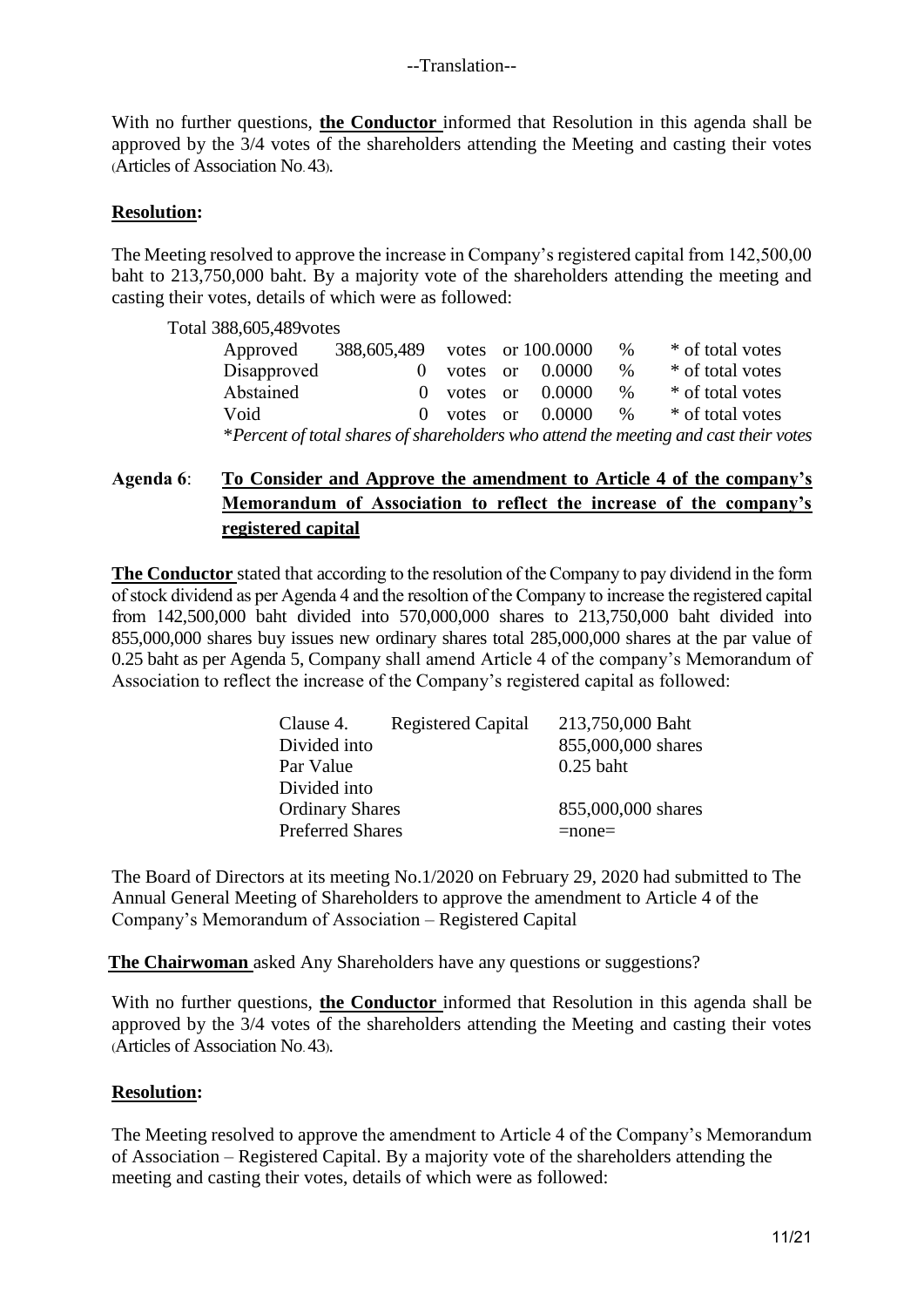| Total 388,605,489 votes<br>Approved | 388,605,489 votes or 100.0000 |          |        | $\%$ | * of total votes                                                                     |
|-------------------------------------|-------------------------------|----------|--------|------|--------------------------------------------------------------------------------------|
| Disapproved                         |                               | votes or | 0.0000 | $\%$ | * of total votes                                                                     |
| Abstained                           | $\Omega$                      | votes or | 0.0000 | $\%$ | * of total votes                                                                     |
| Void                                | $\theta$                      | votes or | 0.0000 | $\%$ | * of total votes                                                                     |
|                                     |                               |          |        |      | *Percent of total shares of shareholders who attend the meeting and cast their votes |

#### **Agenda 7: To Consider and Approve the Election of Directors in place of the directors whose terms expired by rotation**

**The Conductor** stated that "one-third of the directors must retire from the office by rotation at the Annual General Shareholders Meeting. If the number is not a multiple of three, then the number nearest to one-third, must retire from office. A director who vacates the office under this Article may be re-elected". Company was transformed to Public Company on 8 May 2014. Therefore, three directors who are due to retire by rotation in the year 2020 were as followed:

| 1. Mr. Prasert Jiravanstit  | Director / Member of Executive Committee /<br>Member of Nomination and Compensation<br>Committee / Managing Director |
|-----------------------------|----------------------------------------------------------------------------------------------------------------------|
| 2. Mrs. Thanit Amorntirasan | Director / Member of Executive Committee /<br>Member of Corporate Governance Committee<br>Deputy Managing Director   |
| 3. Mr. Narun Wiwattanakrai  | Director / Member of Executive Committee /<br>Member of Risk Committee / Assistant<br><b>Managing Director</b>       |

The Nomination and Compensation Committee has thoroughly considered the nomination of directors by taking into consideration the qualifications, experiences and expertise of all three nominees, including their previous performance. The Board has accordingly agreed to present to this Meeting for its approval of the re-election of three directors, who are due to retire by rotation, to resume their positions as the directors of the Company for another session with the same job titles as their previous ones.

**The Chairwoman** asked Any Shareholders have any questions or suggestions?

**The Conductor** for clarity, I would like to invite Mr. Prasert Jiravanstit, Mrs. Thanit Amorntirasan and Mr. Narun Wiwattanakrai to leave the room during the vote of this agenda. These directors can return to the Meeting when considering the next agenda.

With no further questions, **the Conductor** informed that Resolution in this agenda shall be approved by the majority votes of the shareholders attending the Meeting and casting their votes.

- 1. Each shareholder has the number of votes equals to number of shares
- 2. Each shareholder can select one or more candidate as director
- 3. Candidate with the most number of votes will be selected. Candidates will be selected according to number of vacant director's numbers available. If the vote is equal, the Chairwoman will be the decision-maker (No.17)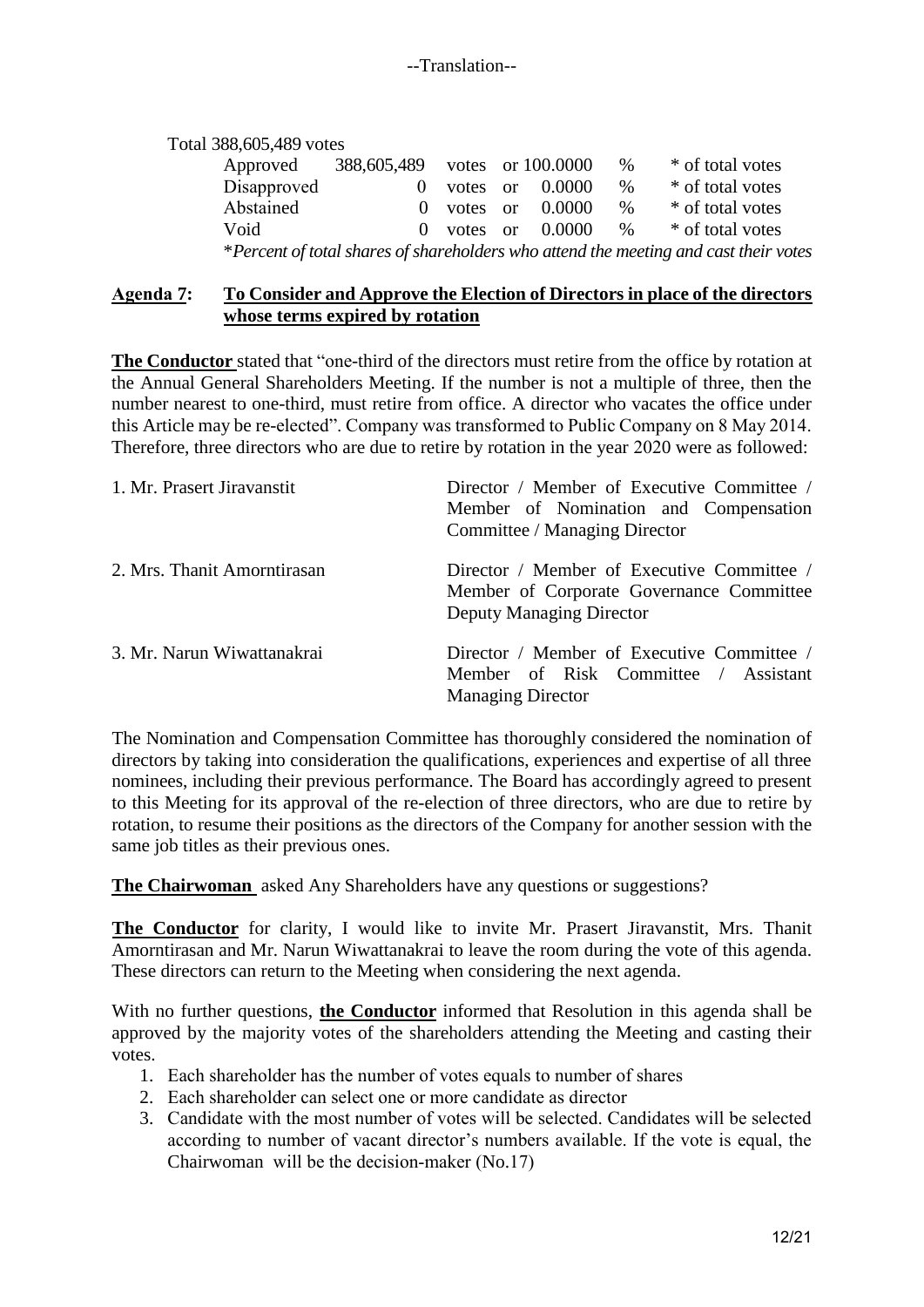## **Resolution:**

By a majority vote of the shareholders attending the meeting and casting their votes, details of which were as followed:

1. Re-elect Mr. Prasert Jiravanstit as Director / Member of Executive Committee / Member of Nomination and Compensation Committee / Managing Director

Total 388,605,489 votes

Approved 311,935,889 votes or 95.1124 % \* of total votes Disapproved 16,029,600 votes or 4.8876 % \* of total votes Abstained 60,640,000 votes or - % \* of total votes Void 0 votes or 0.0000 % \* of total votes \**Percent of total shares of shareholders who attend the meeting and cast their votes*

2. Re-elect Mrs. Thanit Amorntirasan as Director / Member of Executive Committee / Member of Corporate Governance Committee Deputy Managing Director

Total 388,605,489 votes

| Approved                                                                             | 338,035,489 votes or 100 |          |          |                | $\%$ | * of total votes |
|--------------------------------------------------------------------------------------|--------------------------|----------|----------|----------------|------|------------------|
| Disapproved                                                                          | $\theta$                 | votes or |          |                | $\%$ | * of total votes |
| Abstained                                                                            | 50,570,000               | votes    | $\alpha$ | $\overline{a}$ | $\%$ | * of total votes |
| Void                                                                                 |                          | votes or |          | 0.0000         | $\%$ | * of total votes |
| *Percent of total shares of shareholders who attend the meeting and cast their votes |                          |          |          |                |      |                  |

3. Re-elect Mr. Narun Wiwattanakrai as Director / Member of Executive Committee / Member of Risk Committee / Assistant Managing Director

Total 388,05,489 votes

| Approved                                                                             | 368, 365, 489 votes or |                  |  | 100         | $\%$ | * of total votes |
|--------------------------------------------------------------------------------------|------------------------|------------------|--|-------------|------|------------------|
| Disapproved                                                                          |                        | $0$ votes or $0$ |  |             | $\%$ | * of total votes |
| Abstained                                                                            | 20,240,000 votes or    |                  |  | $\sim$      | $\%$ | * of total votes |
| Void                                                                                 |                        | $0$ votes or     |  | $0.0000 \%$ |      | * of total votes |
| *Percent of total shares of shareholders who attend the meeting and cast their votes |                        |                  |  |             |      |                  |

**The Conductor** invited Mr. Prasert Jiravanstit, Mrs. Thanit Amorntirasan and Mr. Narun Wiwattanakrai back to the Meeting.

#### **Agenda 8: To Consider and Approve the Remuneration of the Directors for the year 2020**

**The Conductor** According to No. 34 and 44 of the Company's Articles of Association, the directors are entitled to receive remuneration in the form of reward, meeting allowance, gratuity, bonus or other form of benefit under the articles of association or as determined by shareholders meeting in either fixed sum or under certain criteria.

The Nomination and Compensation Committee has considered the remuneration for the Directors from the performance of the year 2019 of the company, their duties and responsibilities and comparison with the remuneration payment of the other listed companies on the Stock Exchange of Thailand. After due consideration, the Board then deemed it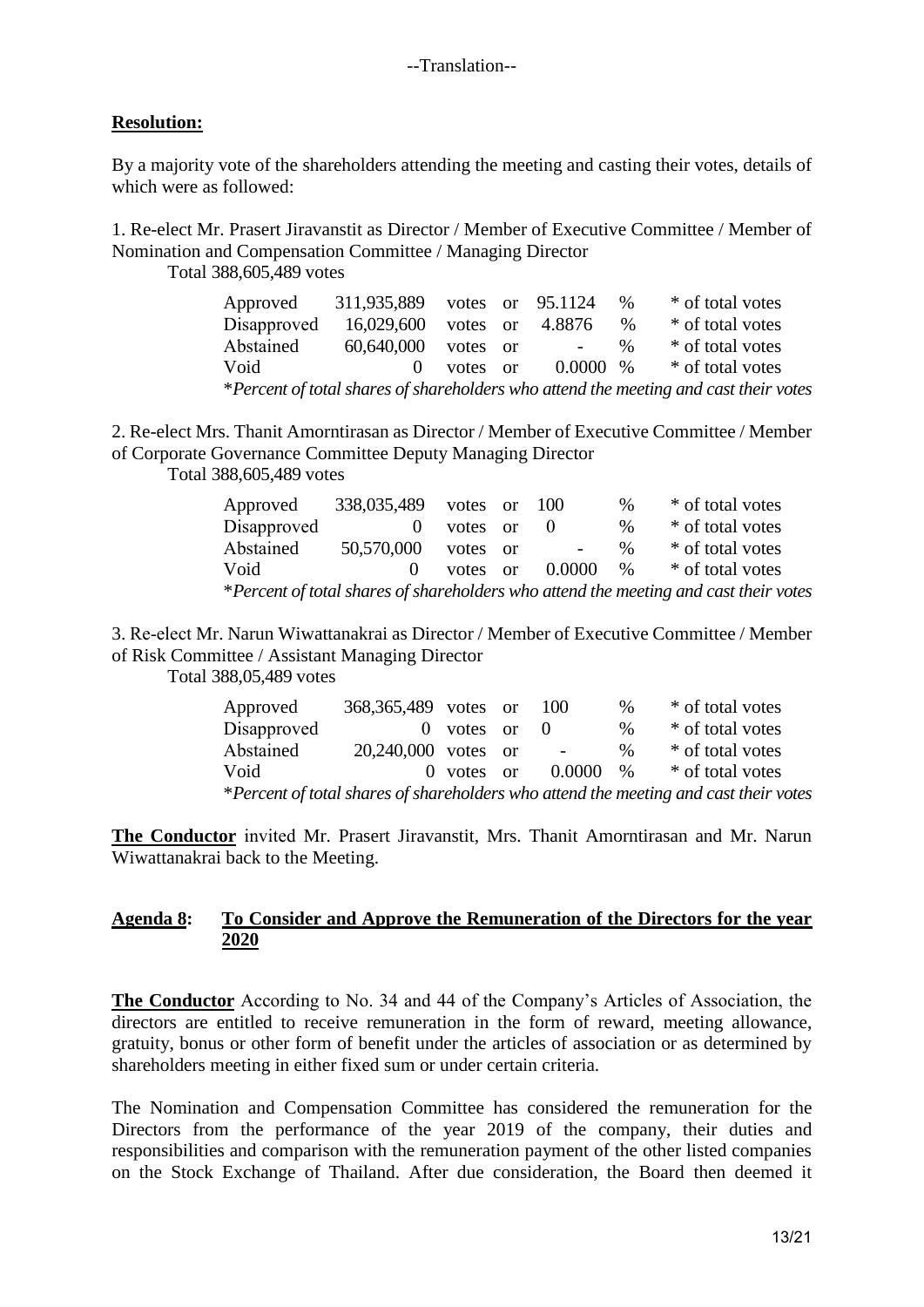appropriate to propose this Meeting to approve the directors' remuneration for the year 2020 as the same rate as previous year's rate below:

| No. | <b>Consideration</b>                                                       | 2019                                                                                                                    | 2020                                                                                                                    |
|-----|----------------------------------------------------------------------------|-------------------------------------------------------------------------------------------------------------------------|-------------------------------------------------------------------------------------------------------------------------|
|     |                                                                            | <b>Existing Rate</b>                                                                                                    | <b>Proposed Rate</b>                                                                                                    |
|     |                                                                            |                                                                                                                         | (the same rate as previous year's rate)                                                                                 |
| 1.  | Director's Remuneration                                                    |                                                                                                                         |                                                                                                                         |
| 1.1 | Monthly Allowance                                                          | - Chairwoman 22,000 Baht                                                                                                | - Chairwoman 22,000 Baht                                                                                                |
|     | (per month per person)                                                     | - Director 11,000 Baht                                                                                                  | - Director 11,000 Baht                                                                                                  |
|     |                                                                            | * If one has been selected to more<br>than one position, one shall receive<br>only the highest rate of the<br>position. | * If one has been selected to more<br>than one position, one shall receive<br>only the highest rate of the<br>position. |
|     |                                                                            | **Director who is member of<br>Executive Committee will not<br>receive monthly allowance                                | **Director who is member of<br>Executive Committee will not<br>receive monthly allowance                                |
| 1.2 | Meeting Allowance                                                          | Chairwoman<br>Director                                                                                                  | Chairwoman<br>Director<br>$\Delta \phi$                                                                                 |
|     | (per month per person)                                                     | 12,000 Baht                                                                                                             | 12,000 Baht                                                                                                             |
| 2.  | Audit Committee's<br>Remuneration                                          |                                                                                                                         |                                                                                                                         |
| 2.1 | Monthly Allowance                                                          | - Chairman 22,000 Baht                                                                                                  | - Chairman 22,000 Baht                                                                                                  |
|     | (per month per person)                                                     | - Audit Committee 16,500 Baht                                                                                           | - Audit Committee 16,500 Baht                                                                                           |
|     |                                                                            | * If one has been selected to more<br>than one position, one shall<br>receive only the highest rate of the<br>position. | * If one has been selected to more<br>than one position, one shall receive<br>only the highest rate of the<br>position. |
|     |                                                                            | **Director who is member of<br>Audit Committee will not receive<br>the monthly allowance as Director                    | **Director who is member of<br>Audit Committee will not receive<br>the monthly allowance as Director                    |
| 2.2 | Meeting Allowance                                                          | / Audit Committee<br>- Chairman                                                                                         | - Chairman<br>/ Audit Committee                                                                                         |
|     | (per month per person)                                                     | 12,000 Baht                                                                                                             | 12,000 Baht                                                                                                             |
| 3.  | Meeting Allowance<br>Nomination<br>the<br>and<br>Compensation<br>Committee | for -Chairman 8,000 Baht<br>- Commitee 6,000 Baht                                                                       | -Chairman 8,000 Baht<br>- Commitee 6,000 Baht                                                                           |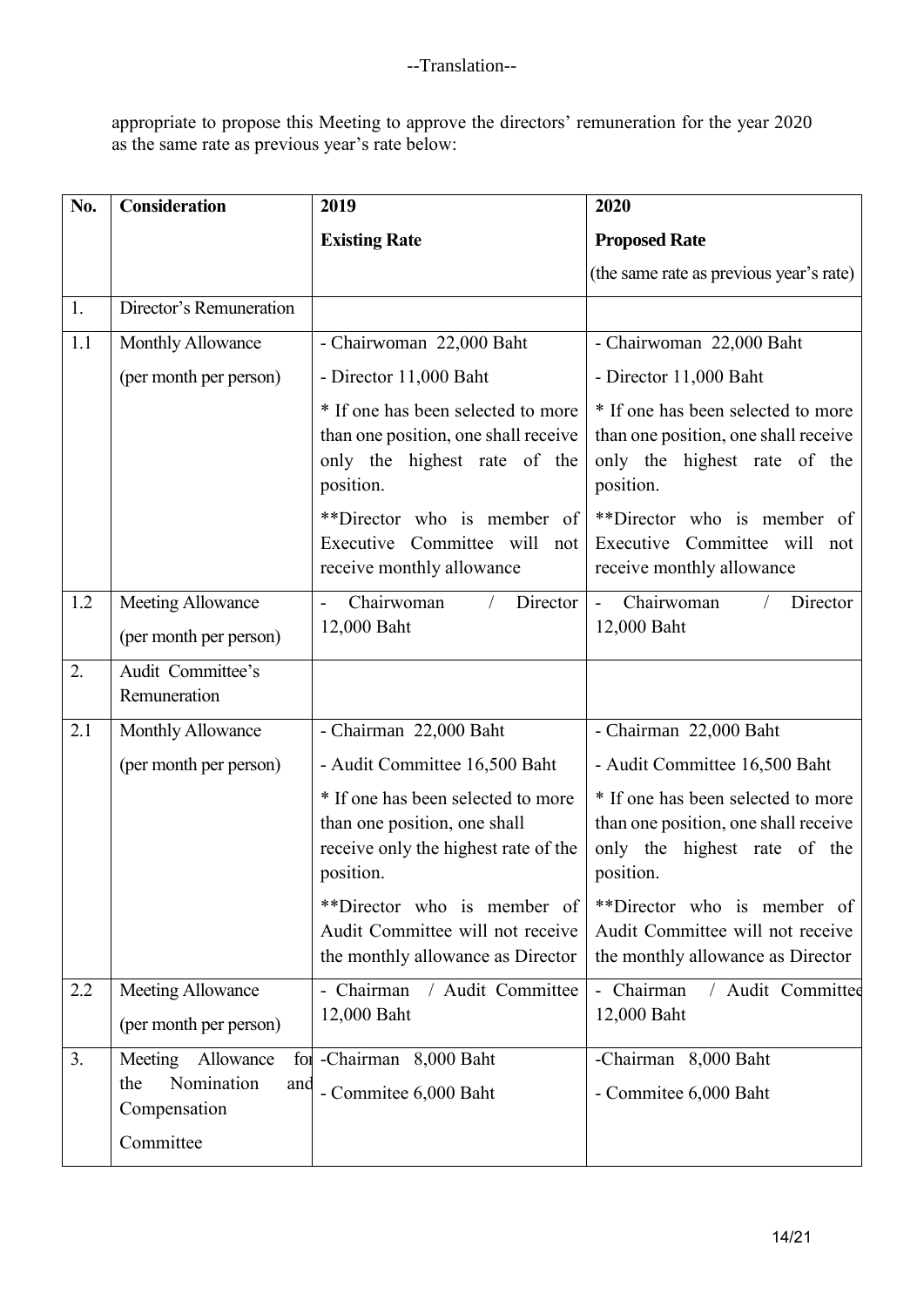| No.              | <b>Consideration</b>                                                                  | 2019                   | 2020                                    |
|------------------|---------------------------------------------------------------------------------------|------------------------|-----------------------------------------|
|                  |                                                                                       | <b>Existing Rate</b>   | <b>Proposed Rate</b>                    |
|                  |                                                                                       |                        | (the same rate as previous year's rate) |
|                  | (per month per person)                                                                |                        |                                         |
| $\overline{4}$ . | <b>Meeting Allowance</b>                                                              | -Chairwoman 8,000 Baht | -Chairwoman 8,000 Baht                  |
|                  | for the Risk Management - Committee 6,000 Baht<br>Committee                           |                        | - Commitee 6,000 Baht                   |
|                  | (per month per person)                                                                |                        |                                         |
| 5 <sub>1</sub>   | Meeting Allowance for                                                                 | -Chairwoman 8,000 Baht | -Chairwoman 8,000 Baht                  |
|                  | the Corporate Governance - Commitee 6,000 Baht<br>Committee<br>(per month per person) |                        | - Commitee 6,000 Baht                   |
| 6.               | <b>Bonus</b>                                                                          | 2,450,000 Baht         | 2,450,000 Baht                          |

With no further questions, **the Conductor** informed that Resolution in this agenda shall be approved by at least 2/3 (two-thirds) votes of the shareholders attending the Meeting and casting their votes.

#### **Resolution:**

The Meeting resolved to approve the remuneration of directors for the year 2020's proposed rate. By an at least 2/3 (two-thirds) vote of the shareholders attending the meeting and casting their votes, details of which were as followed:

Total 393,652,090 votes

| Approve                                                                              | 382,555,190 votes or 97.1810 |              |  |        | $\%$          | * of total votes |
|--------------------------------------------------------------------------------------|------------------------------|--------------|--|--------|---------------|------------------|
| Disapprove                                                                           | 11,096,900                   | votes or     |  | 2.8190 | $\frac{0}{0}$ | * of total votes |
| Abstain                                                                              | $\mathbf{0}$                 | votes or     |  | 0.0000 | $\%$          | * of total votes |
| Void                                                                                 |                              | $0$ votes or |  | 0.0000 | $\%$          | * of total votes |
| *Percent of total shares of shareholders who attend the meeting and cast their votes |                              |              |  |        |               |                  |

**The Chairwoman** would like to thank shareholders for their trust and approval of the remuneration of directors for the year 2020's proposed rate however with the outbreak of COVID-19 which heavily effects the Company's Operating Results. On behalf of Board of Directors, all members of the Board of Directors, will not accept the Bonus that has been approved by the shareholders to help Company overcome this crisis.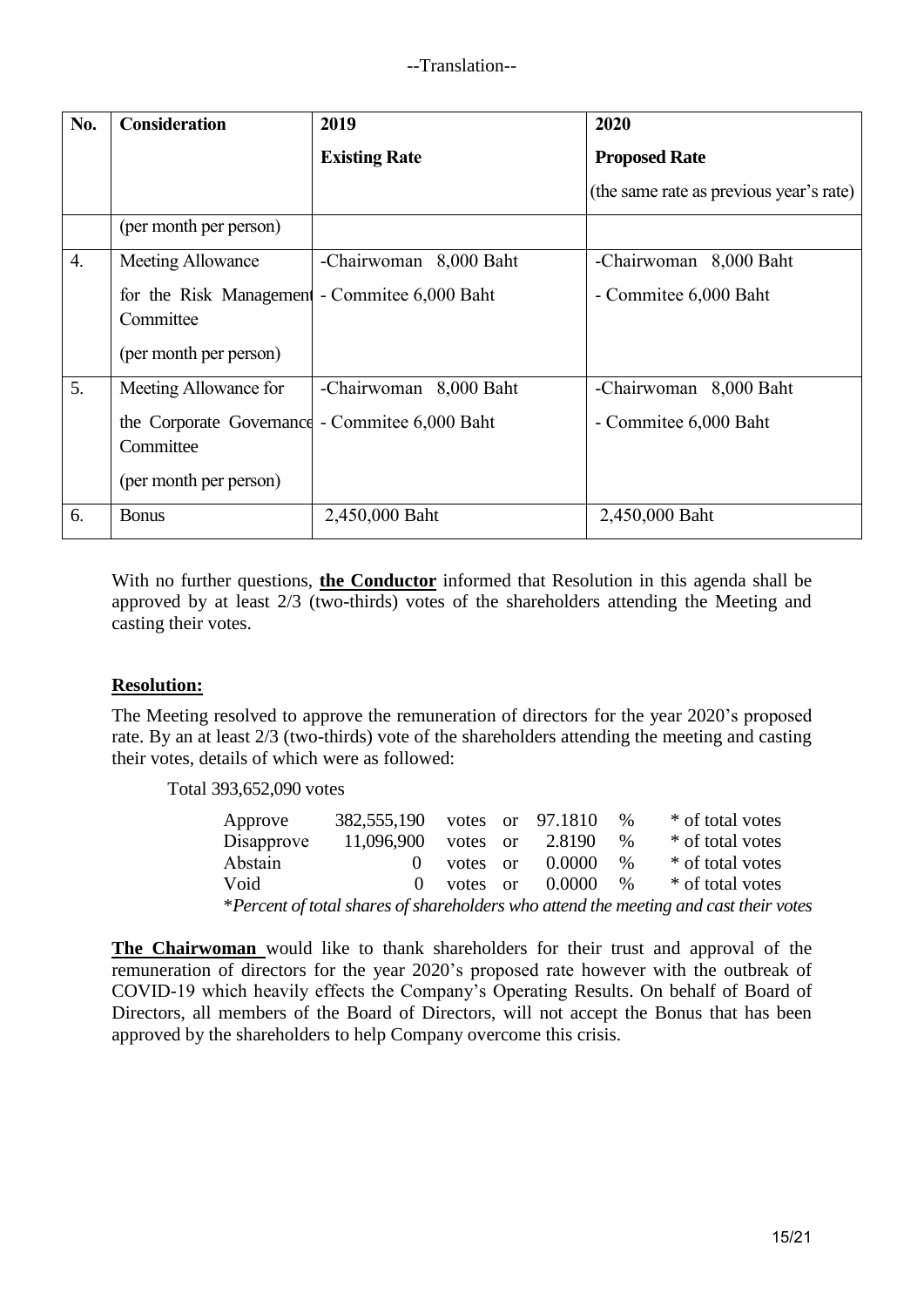#### **Agenda 9: To Consider and Approve the Appointment of the Company's Auditor and the Determination of the Audit Fee for the year 2020**

**The conductor** stated that According to section 120 of the Public Limited Companies Act and No. 60 of the Company's Articles of Association, the appointment of the auditor and the determination of the audit fee shall be brought into consideration in the Annual General Shareholders' Meeting.

This year, the Board of Directors, with recommendation of the Audit Committee, has thoroughly considered proposing for the appointment of

- 1. Ms. Sumana Punpongsanon, certified public accountant no. 5872 and/or
- 2. Mr. Chayapol Suppasedtanon, certified public accountant no. 3972 and/or
- 3. Ms. Orawan Techawatanasirikul, certified public accountant no. 4807 and/or
- 4. Ms. Kerdsiri Karnjanaprakasit, certified public accountant no. 6014

of EY Office Limited as the Company's auditor for the year 2020, with the audit fee in total of THB 1,565,000. (An increase of 53,000 Baht from the previous year). EY Office Limited has

been the Company's Auditor for 5 years.

**The Chairwoman** asked Any Shareholders have any questions or suggestions?

With no further questions, **the Conductor** informed that Resolution in this agenda shall be approved by the majority votes of the shareholders attending the Meeting and casting their votes.

#### **Resolution:**

The Meeting resolved to approve appointment of

- 1. Ms. Sumana Punpongsanon, certified public accountant no. 5872 and/or
- 2. Mr. Chayapol Suppasedtanon, certified public accountant no. 3972 and/or
- 3. Ms. Orawan Techawatanasirikul, certified public accountant no. 4807 and/or
- 4. Ms. Kerdsiri Karnjanaprakasit, certified public accountant no. 6014

of EY Office Limited as the Company's auditor for the year 2020, with the audit fee in total of THB 1,565,000. (An increase of 53,000 Baht from the previous year). By a majority vote of the shareholders attending the meeting and casting their votes, details of which were as followed:

Total 393,652,090 votes

| Approve                                                                              | 393,652,090 votes or 100.0000 % |          |  |              |  | * of total votes |
|--------------------------------------------------------------------------------------|---------------------------------|----------|--|--------------|--|------------------|
| Disapprove                                                                           |                                 | votes or |  | $0.0000 - %$ |  | * of total votes |
| Abstain                                                                              | $\mathbf{O}$                    | votes or |  | $0.0000 \%$  |  | * of total votes |
| Void                                                                                 | $\Omega$                        | votes or |  | $0.0000\%$   |  | * of total votes |
| *Percent of total shares of shareholders who attend the meeting and cast their votes |                                 |          |  |              |  |                  |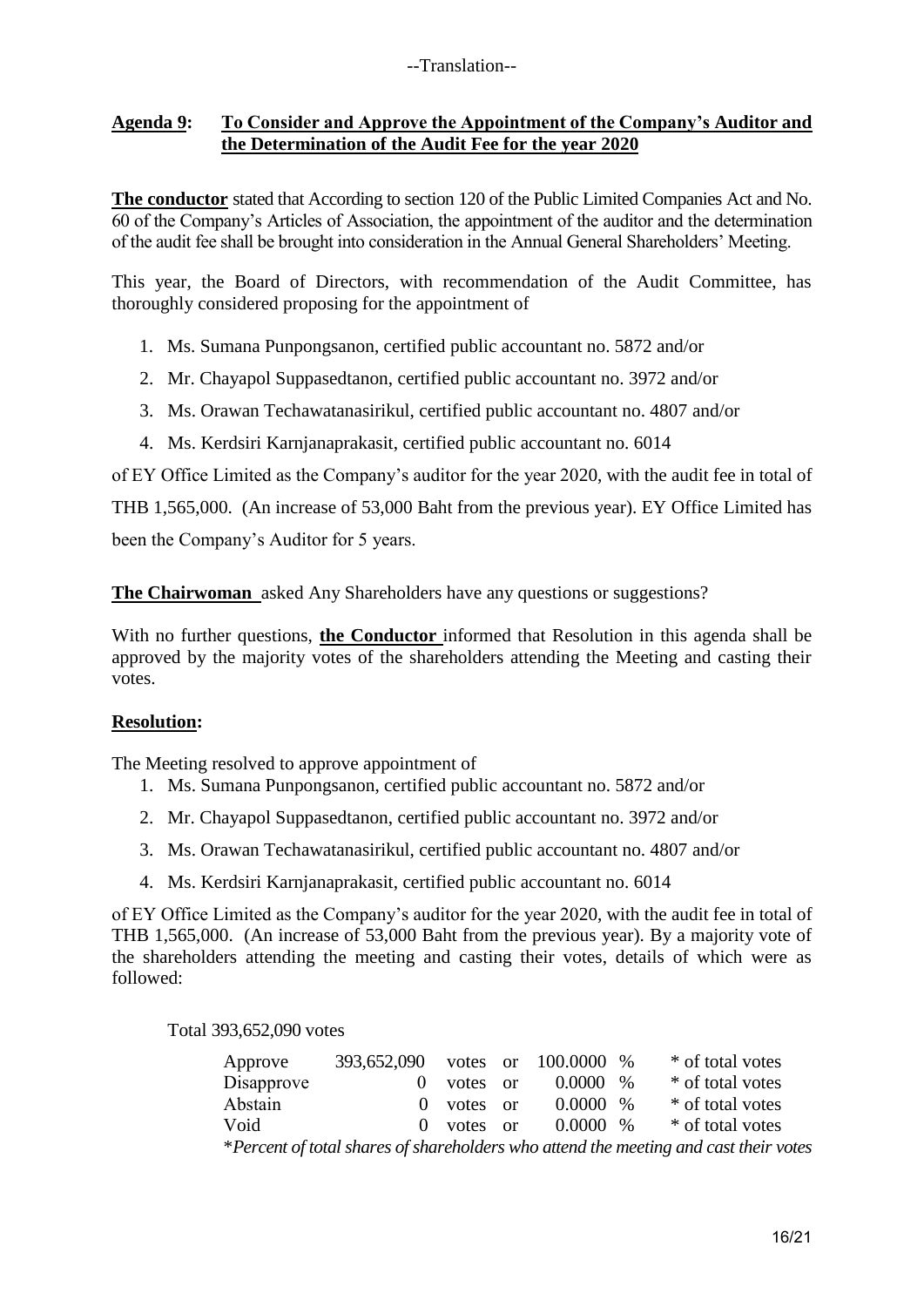**Mr. Polchet Likittanasombat (Chairman of Audit Comittee)** stated that with the outbreak of COVID-19 which heavily effects the Company's Operating Results, the Audit Committee which has responsibility of selecting the Auditor for the Company has discussed with EY Office Limited and EY Office Limited has agreed to reduce the audit fee from THB 1,565,000 (As Approved in the Meeting) to THB 1,350,000 or decrease of 13.74% of approved audit fee. On behalf of Audit Committee and the Board of Directors, I would like to thank EY Office Limited. I would like to inform the shareholders of this good news.

### **Agenda 10: To consider and other matters (if any)**

**The Conductor** stated that the Company gave the opportunity for the shareholders to participate in which they can submit the agendas for considering in the Annual General Meeting of Shareholders for year 2020 and for nominating individual(s) to become the director(s) of the Company in advance. The submissions and suggestions of the agenda are required to follow the guidelines that are available on the company website at [www.siamwellnessgroup.com/investor\\_relations/](http://www.siamwellnessgroup.com/investor_relations/) from 8 January 2020 to 28 February 2020. After the closing date, there were no submissions or suggestions from shareholders.

Moreover, According to Public Companies Act No. 105(2) and Company's Articles of Association No. 40, if at least 1/3 of shareholders request an additional Agenda to be discussed in the Annual General Meeting, an additional Agenda can be added.

**The Chairwoman** asked Any Shareholders have any questions or suggestions?

**Mr. Sathaporn Koteeranurak (Shareholder)** applauded the Board of Directors for not accepting the Bonus and applauded EY Office Limited for reducing the audit fee.

He further asked, Following COVID-19 outbreak since January 2020 and the Government's announcement the temporary closure of massage and spa business since 18 March 2020,

- How Company plan to tackle this crisis?
- What's the Company's New Normal strategies?
- How Company look after their staff? Some are under Social Security Office and Some are not.
- How did the Company deal with the rental cost?
- How did the Company handle its resort business in Chiang Mai?

**Mr. Wiboon Utsahajit (CEO)** answered We have been aware of the outbreak of COVID-19 in China since December 2019 and the Board of Directors, Executive Committee and Risk Committee have been closely monitored the crisis. From our past crisis, Company actioned fast and implement preventive measures such as temperature check, alcohol gel, staff wearing mask before Government's order. During Chinese New Year, there's still incoming Chinese Tourists as they booked ahead, but traffic slightly decline since then until the temporary ban of international tourists. Company has conducted some action plan to assess Worst Case Scenario and monitor its Cash flow. Some financing from bank has been implemented.

- How Company plan to tackle this crisis?
	- We closely monitored cases in China and took into Action Plan and Business Contingency Plan. It's also good time to some minor fix to the branches to have it ready once reopened.
- What's the Company's New Normal strategies?